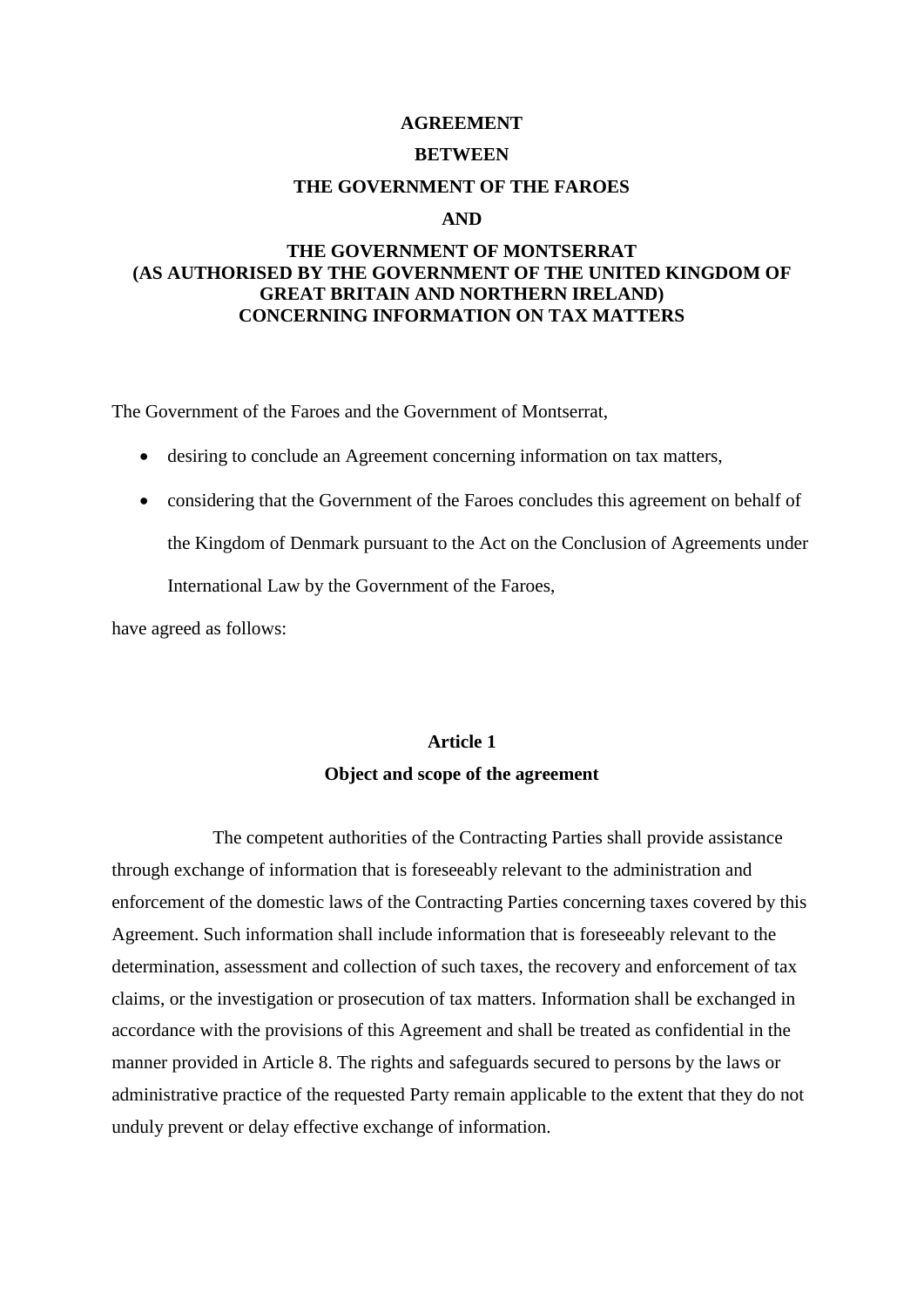#### **Article 2**

### **Jurisdiction**

A requested Party is not obligated to provide information which is neither held by its authorities nor in the possession or control of persons who are within its territorial jurisdiction.

### **Article 3**

#### **Taxes covered**

1. The taxes which are the subject of this Agreement are taxes of every kind and description imposed in the Contracting Parties.

2. This Agreement shall also apply to any identical or any substantially similar taxes imposed after the date of signature of the Agreement in addition to or in place of the existing taxes. The competent authorities of the Contracting Parties shall notify each other of any substantial changes to the taxation and related information gathering measures covered by the Agreement.

## **Article 4 Definitions**

1. For the purposes of this Agreement, unless otherwise defined:

a) the term "Contracting Party" means the Faroes or Montserrat as the context requires;

b) the term "Montserrat" means the United Kingdom Overseas Territory of Montserrat;

c) the term "the Faroes" means the landmass of the Faroes and their territorial waters and any area outside the territorial waters where the Faroes according to Faroese legislation and in accordance with international law, may exercise rights with respect to the seabed and subsoil and their natural resources;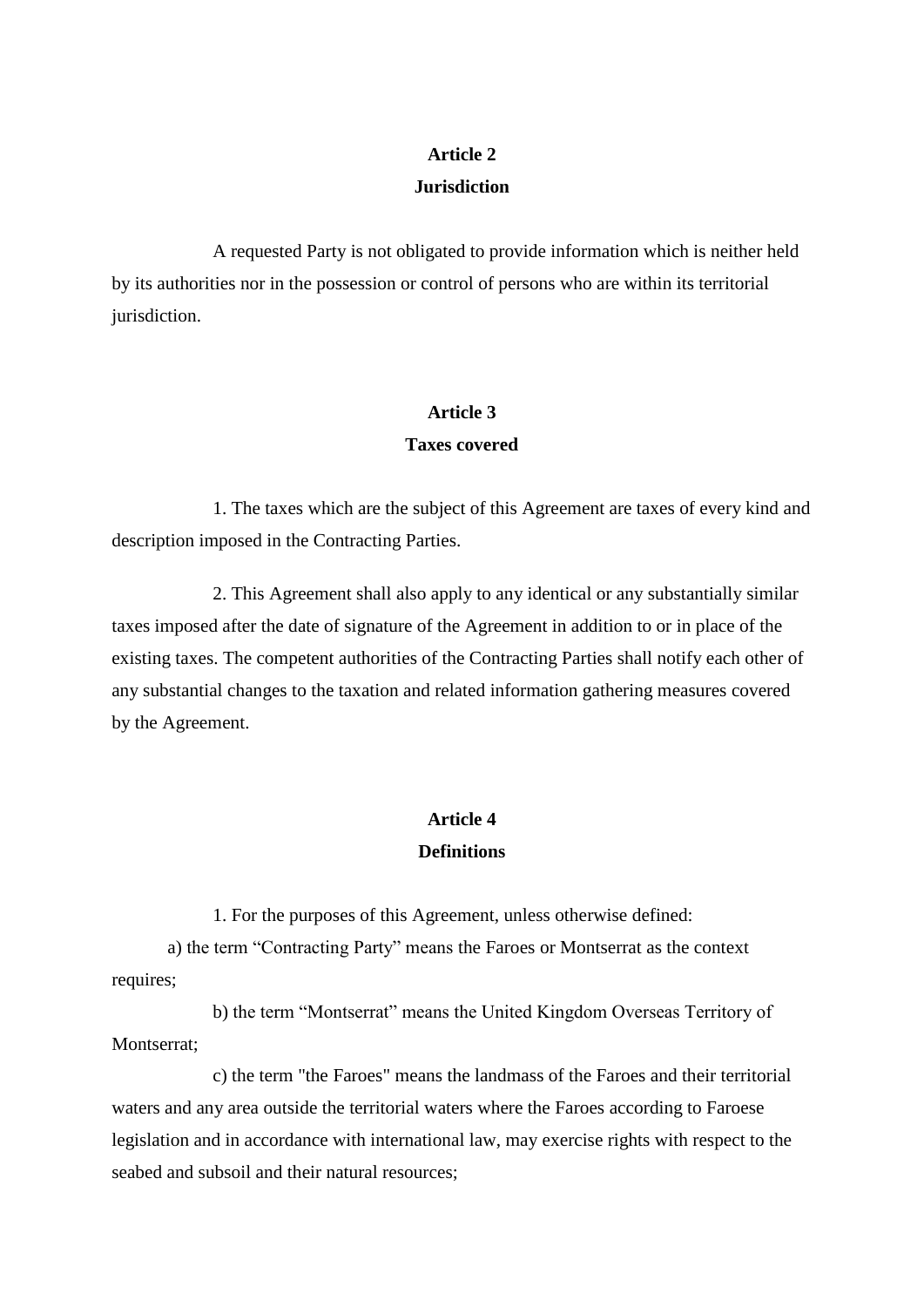d) the term "competent authority" means:

(i) in the case of "Montserrat" the Comptroller of Inland Revenue;

(ii) in the Faroes, the Minister of Finance or his authorised representative or the authority which is designated as a competent authority for the purpose of this Agreement;

e) the term "person" includes an individual, a company and any other body of persons;

f) the term "company" means any body corporate or any entity that is treated as a body corporate for tax purposes;

g) the term "publicly traded company" means any company whose principal class of shares is listed on a recognised stock exchange provided its listed shares can be readily purchased or sold by the public. Shares can be purchased or sold "by the public" if the purchase or sale of shares is not implicitly or explicitly restricted to a limited group of investors;

h) the term "principal class of shares" means the class or classes of shares representing a majority of the voting power and value of the company;

i) the term "recognised stock exchange" means any stock exchange agreed upon by the competent authorities of the Contracting Parties;

j) the term "collective investment fund or scheme" means any pooled investment vehicle, irrespective of legal form. The term "public collective investment fund or scheme" means any collective investment fund or scheme provided the units, shares or other interests in the fund or scheme can be readily purchased, sold or redeemed by the public. Units, shares or other interests in the fund or scheme can be readily purchased, sold or redeemed "by the public" if the purchase, sale or redemption is not implicitly or explicitly restricted to a limited group of investors;

k) the term "tax" means any tax to which the Agreement applies;

l) the term "applicant Party" means the Contracting Party requesting information;

m) the term "requested Party" means the Contracting Party requested to provide information;

n) the term "information gathering measures" means laws and administrative or judicial procedures that enable a Contracting Party to obtain and provide the requested information;

o) the term "information" means any fact, statement or record in any form whatever;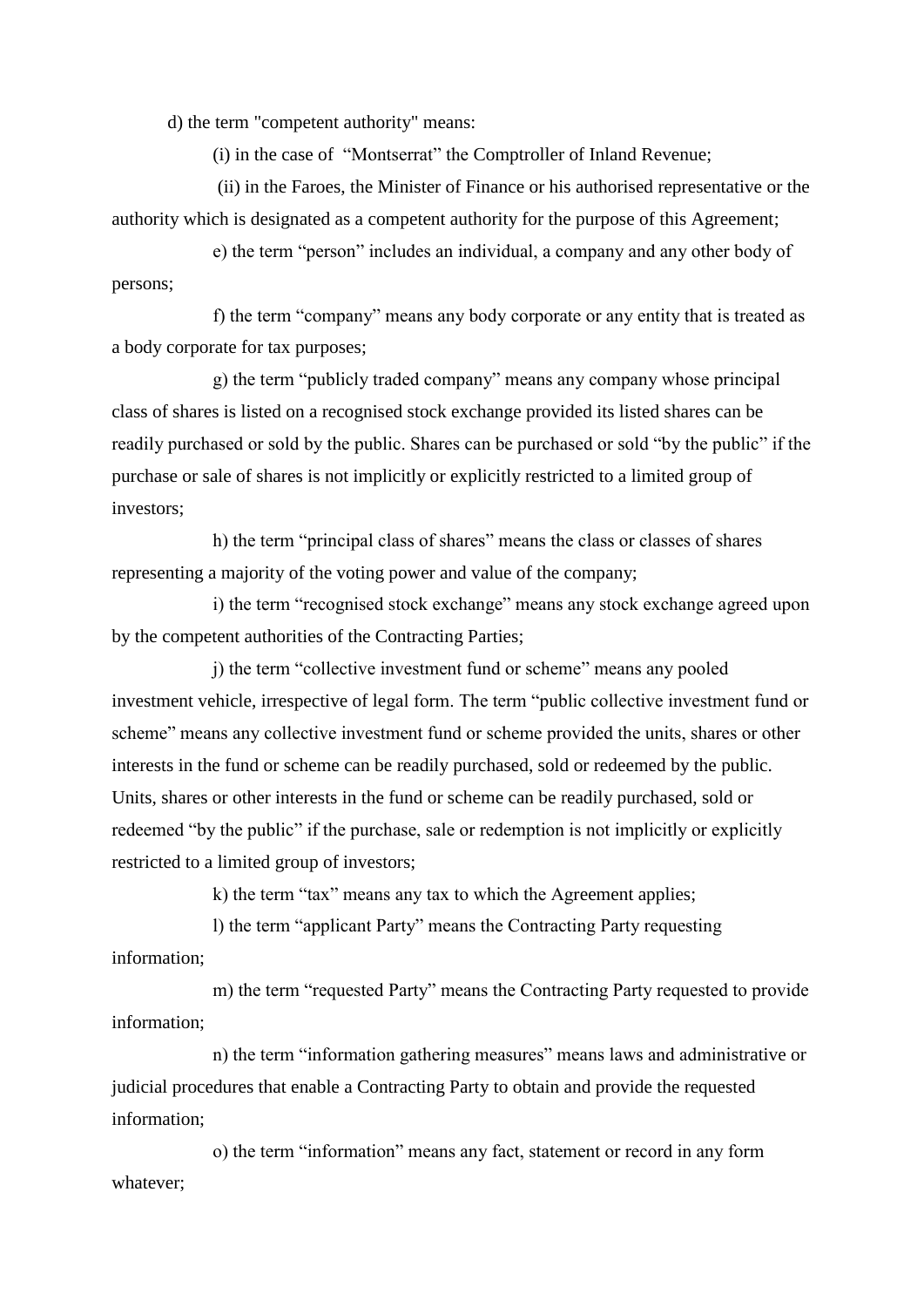p) the term "criminal tax matters" means tax matters involving intentional conduct which is liable to prosecution under the criminal laws of the applicant party;

q) the term "criminal laws" means all criminal laws designated as such under domestic law irrespective of whether contained in the tax laws, the criminal code or other statutes.

2. As regards the application of this Agreement at any time by a Contracting Party, any term not defined therein shall, unless the context otherwise requires, have the meaning that it has at that time under the law of that Party, any meaning under the applicable tax laws of that Party prevailing over a meaning given to the term under other laws of that Party.

# **Article 5 Exchange of Information Upon Request**

1. The competent authority of the requested Party shall provide upon request information for the purposes referred to in Article 1. Such information shall be exchanged without regard to whether the conduct being investigated would constitute a crime under the laws of the requested Party if such conduct occurred in the requested Party.

2. If the information in the possession of the competent authority of the requested Party is not sufficient to enable it to comply with the request for information, that Party shall use all relevant information gathering measures to provide the applicant Party with the information requested, notwithstanding that the requested Party may not need such information for its own tax purposes.

3. If specifically requested by the competent authority of an applicant Party, the competent authority of the requested Party shall provide information under this Article, to the extent allowable under its domestic laws, in the form of depositions of witnesses and authenticated copies of original records.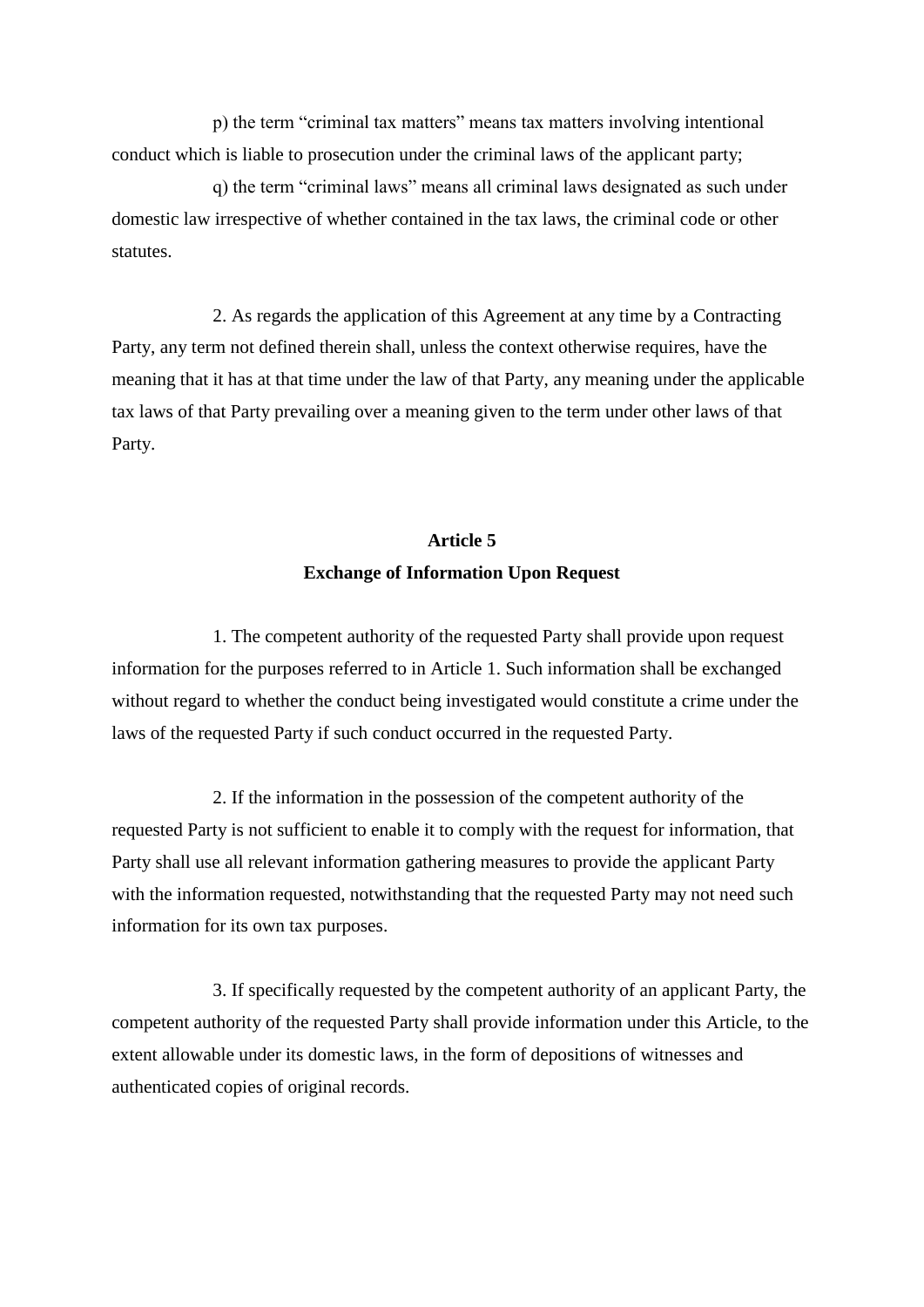4. Each Contracting Party shall ensure that its competent authorities for the purposes specified in Article 1 of the Agreement, have the authority to obtain and provide upon request:

a) information held by banks, other financial institutions, and any person acting in an agency or fiduciary capacity including nominees and trustees;

b) information regarding the ownership of companies, partnerships, trusts, foundations, "Anstalten" and other persons, including, within the constraints of Article 2, ownership information on all such persons in an ownership chain; in the case of trusts, information on settlors, trustees and beneficiaries; and in the case of foundations, information on founders, members of the foundation council and beneficiaries. Further, this Agreement does not create an obligation on the Contracting Parties to obtain or provide ownership information with respect to publicly traded companies or public collective investment funds or schemes unless such information can be obtained without giving rise to disproportionate difficulties.

5. The competent authority of the applicant Party shall provide the following information to the competent authority of the requested Party when making a request for information under the Agreement to demonstrate the foreseeable relevance of the information to the request:

(a) the identity of the person under examination or investigation;

(b) a statement of the information sought including its nature and the form in which the applicant Party wishes to receive the information from the requested Party;

(c) the tax purpose for which the information is sought;

(d) grounds for believing that the information requested is held in the requested Party or is in the possession or control of a person within the jurisdiction of the requested Party;

(e) to the extent known, the name and address of any person believed to be in possession of the requested information;

(f) a statement that the request is in conformity with the law and administrative practices of the applicant Party, that if the requested information was within the jurisdiction of the applicant Party then the competent authority of the applicant Party would be able to obtain the information under the laws of the applicant Party or in the normal course of administrative practice and that it is in conformity with this Agreement;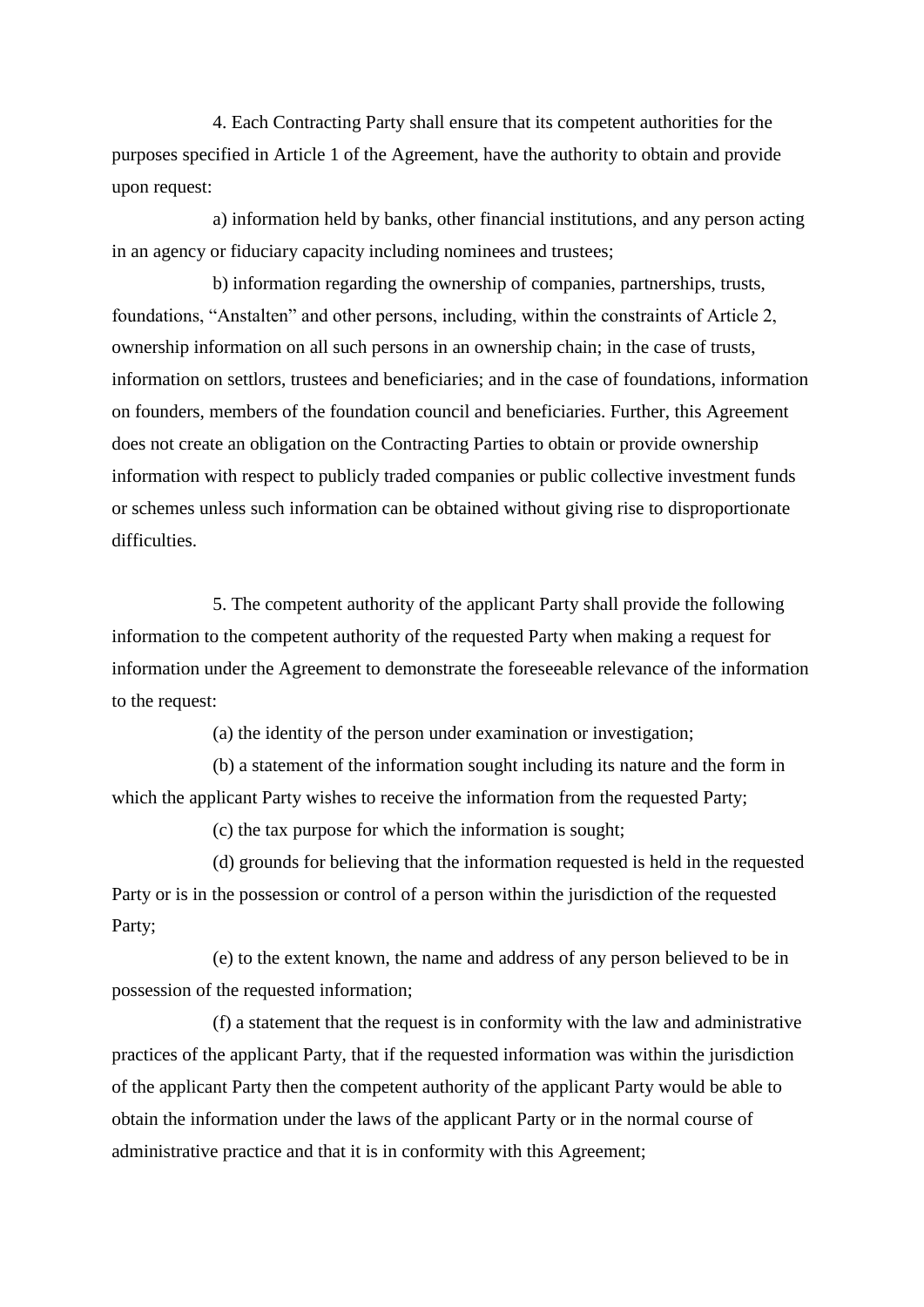(g) a statement that the applicant Party has pursued all means available in its own territory to obtain the information, except those that would give rise to disproportionate difficulties.

6. The competent authority of the requested Party shall forward the requested information as promptly as possible to the applicant Party. To ensure a prompt response, the competent authority of the requested Party shall:

a) Confirm receipt of a request in writing to the competent authority of the applicant Party and shall notify the competent authority of the applicant Party of deficiencies in the request, if any, within 60 days of the receipt of the request.

b) If the competent authority of the requested Party has been unable to obtain and provide the information within 90 days of receipt of the request, including if it encounters obstacles in furnishing the information or it refuses to furnish the information, it shall immediately inform the applicant Party, explaining the reason for its inability, the nature of the obstacles or the reasons for its refusal.

## **Article 6 Tax Examinations Abroad**

1. A Contracting Party may allow representatives of the competent authority of the other Contracting Party to enter the territory of the first-mentioned Party to interview individuals and examine records with the written consent of the persons concerned. The competent authority of the second-mentioned Party shall notify the competent authority of the first-mentioned Party of the time and place of the meeting with the individuals concerned.

2. At the request of the competent authority of one Contracting Party, the competent authority of the other Contracting Party may allow representatives of the competent authority of the first-mentioned Party to be present at the appropriate part of a tax examination in the second-mentioned Party.

3. If the request referred to in paragraph 2 is acceded to, the competent authority of the Contracting Party conducting the examination shall, as soon as possible, notify the competent authority of the other Party about the time and place of the examination, the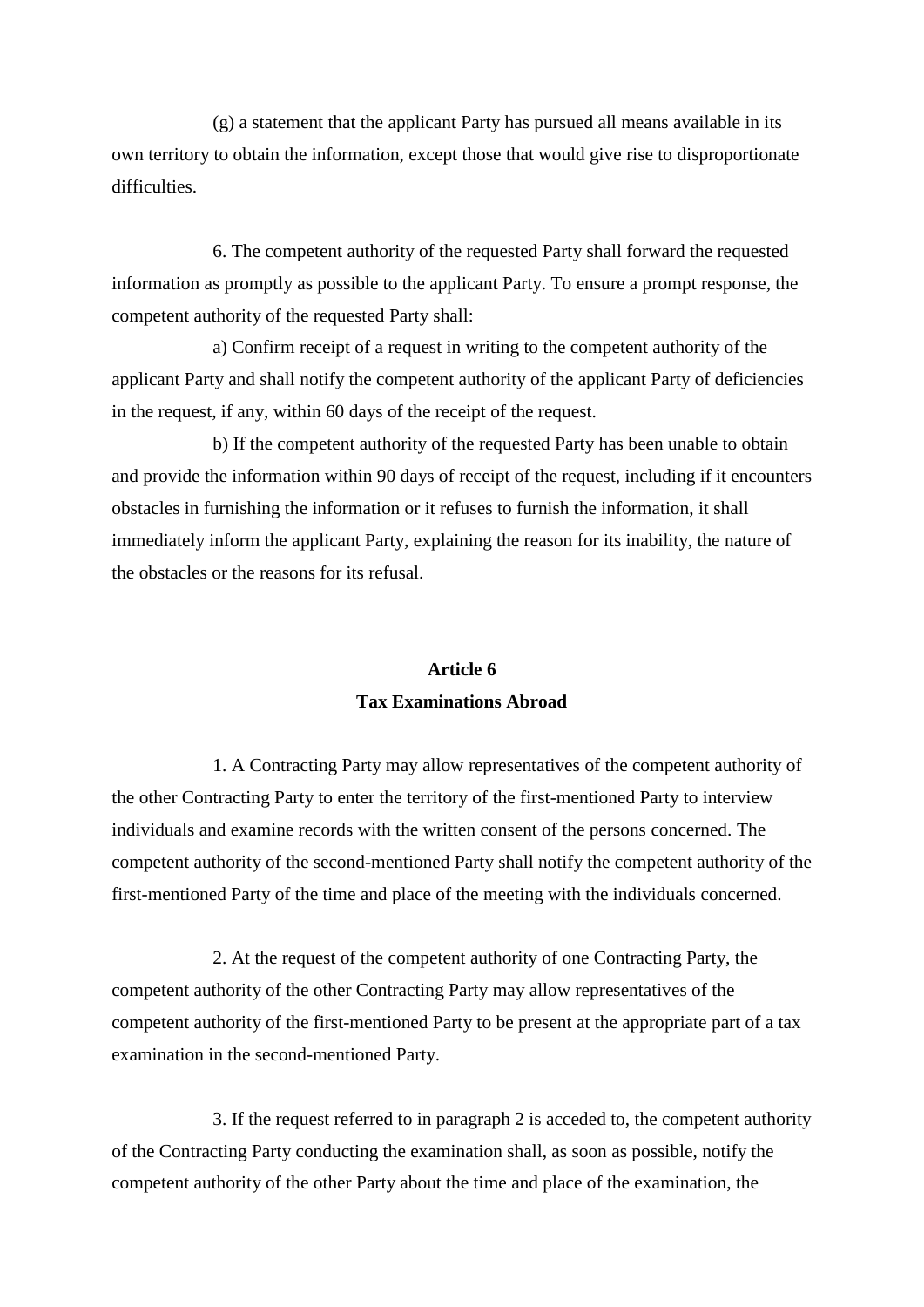authority or official designated to carry out the examination and the procedures and conditions required by the first-mentioned Party for the conduct of the examination. All decisions with respect to the conduct of the tax examination shall be made by the Party conducting the examination.

# **Article 7 Possibility of Declining a Request**

1. The requested Party shall not be required to obtain or provide information that the applicant Party would not be able to obtain under its own laws for purposes of the administration or enforcement of its own tax laws. The competent authority of the requested Party may decline to assist where the request is not made in conformity with this Agreement.

2. The provisions of this Agreement shall not impose on a Contracting Party the obligation to supply information which would disclose any trade, business, industrial, commercial or professional secret or trade process. Notwithstanding the foregoing, information of the type referred to in Article 5, paragraph 4 shall not be treated as such a secret or trade process merely because it meets the criteria in that paragraph.

3. The provisions of this Agreement shall not impose on a Contracting Party the obligation to obtain or provide information, which would reveal confidential communications between a client and an attorney, solicitor or other admitted legal representative where such communications are:

(a) produced for the purposes of seeking or providing legal advice or

(b) produced for the purposes of use in existing or contemplated legal proceedings.

4. The requested Party may decline a request for information if the disclosure of the information would be contrary to public policy (ordre public).

5. A request for information shall not be refused on the ground that the tax claim giving rise to the request is disputed.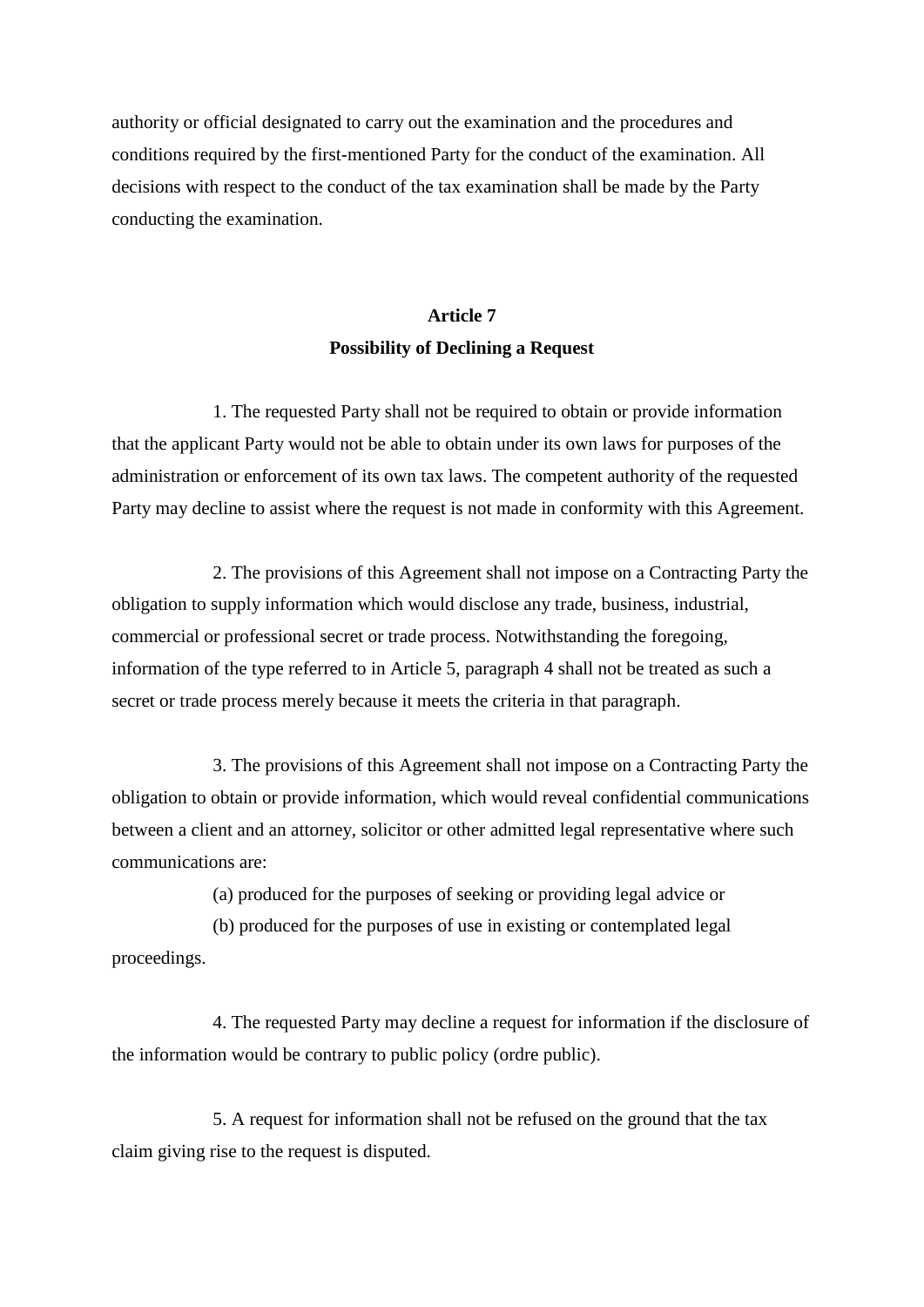6. The requested Party may decline a request for information if the information is requested by the applicant Party to administer or enforce a provision of the tax law of the applicant Party, or any requirement connected therewith, which discriminates against a national of the requested Party as compared with a national of the applicant Party in the same circumstances.

# **Article 8 Confidentiality**

Any information received by a Contracting Party under this Agreement shall be treated as confidential and may be disclosed only to persons or authorities (including courts and administrative bodies) in the jurisdiction of the Contracting Party concerned with the assessment or collection of, the enforcement or prosecution in respect of, or the determination of appeals in relation to, the taxes imposed by a Contracting Party. Such persons or authorities shall use such information only for such purposes. They may disclose the information in public court proceedings or in judicial decisions. The information may not be disclosed to any other person or entity or authority or any other jurisdiction without the express written consent of the competent authority of the requested Party.

### **Article 9 Costs**

Incidence of costs incurred in providing assistance shall be agreed by the competent authorities of the Contracting Parties.

### **Article 10**

#### **Implementation Legislation**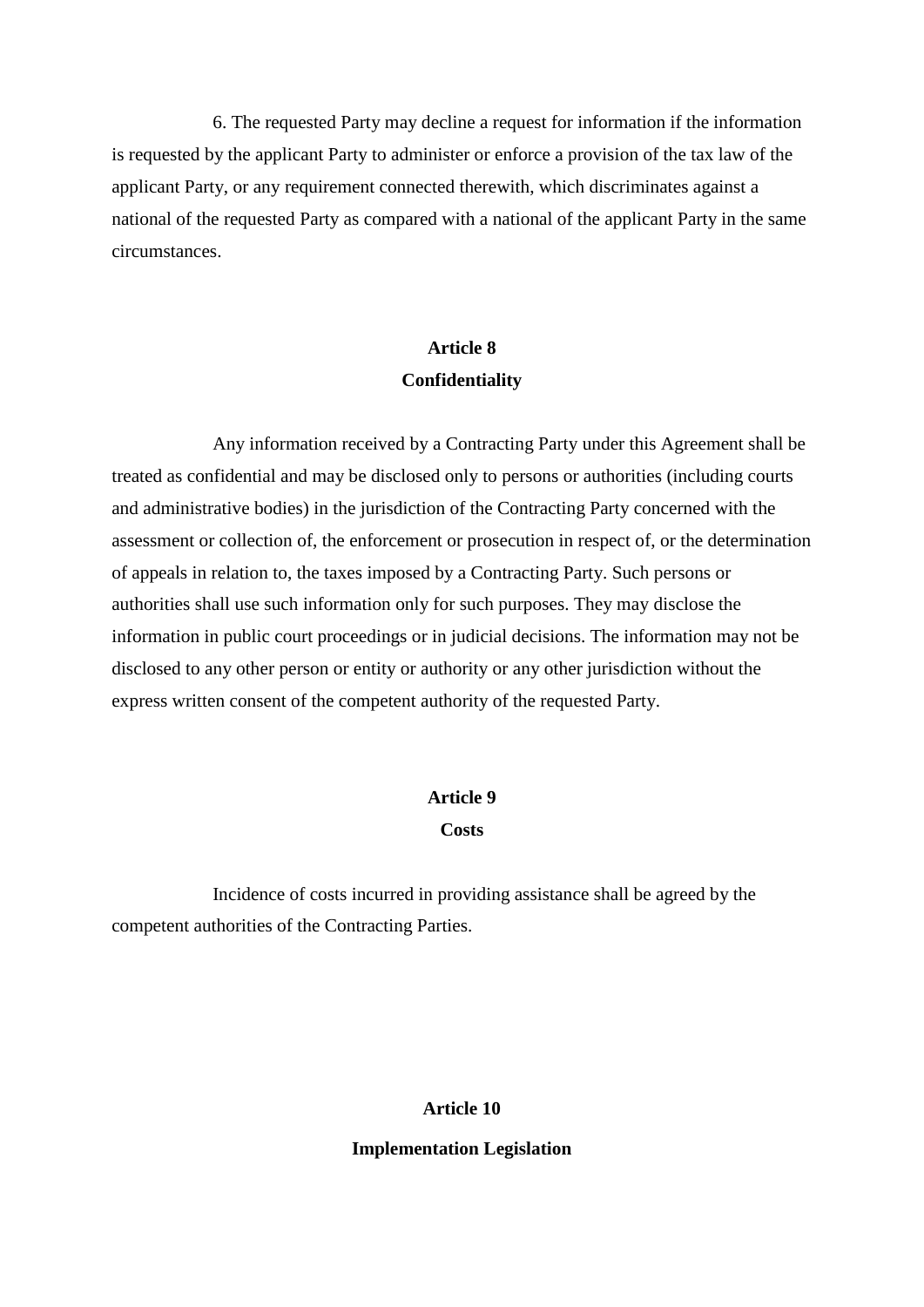The Contracting Parties shall enact any legislation necessary to comply with, and give effect to, the terms of the Agreement.

# **Article 11 Mutual agreement procedure**

1. Where difficulties or doubts arise between the Contracting Parties regarding the implementation or interpretation of this Agreement, the respective competent authorities shall endeavour to resolve the matter by mutual agreement.

2. In addition to the agreements referred to in paragraph 1, the competent authorities of the Contracting Parties may mutually agree on the procedures to be used under Articles 5 and 6.

3. The competent authorities of the Contracting Parties may communicate with each other directly for purposes of reaching agreement under this Article.

# **Article 12 Entry into Force**

1. Each of the Contracting Parties shall notify the other in writing of the completion of the procedures required by its law for the entry into force of this Agreement.

2. The Agreement shall enter into force on the thirtieth day after the receipt of the later of these notifications and shall thereupon have effect

(a) for criminal tax matters on that date;

(b) for all other matters covered in Article 1, for taxable periods beginning on or after the first day of January of the year next following the date on which the Agreement enters into force, or where there is no taxable period, for all charges to tax arising on or after the first day of January of the year next following the date on which the Agreement enters into force.